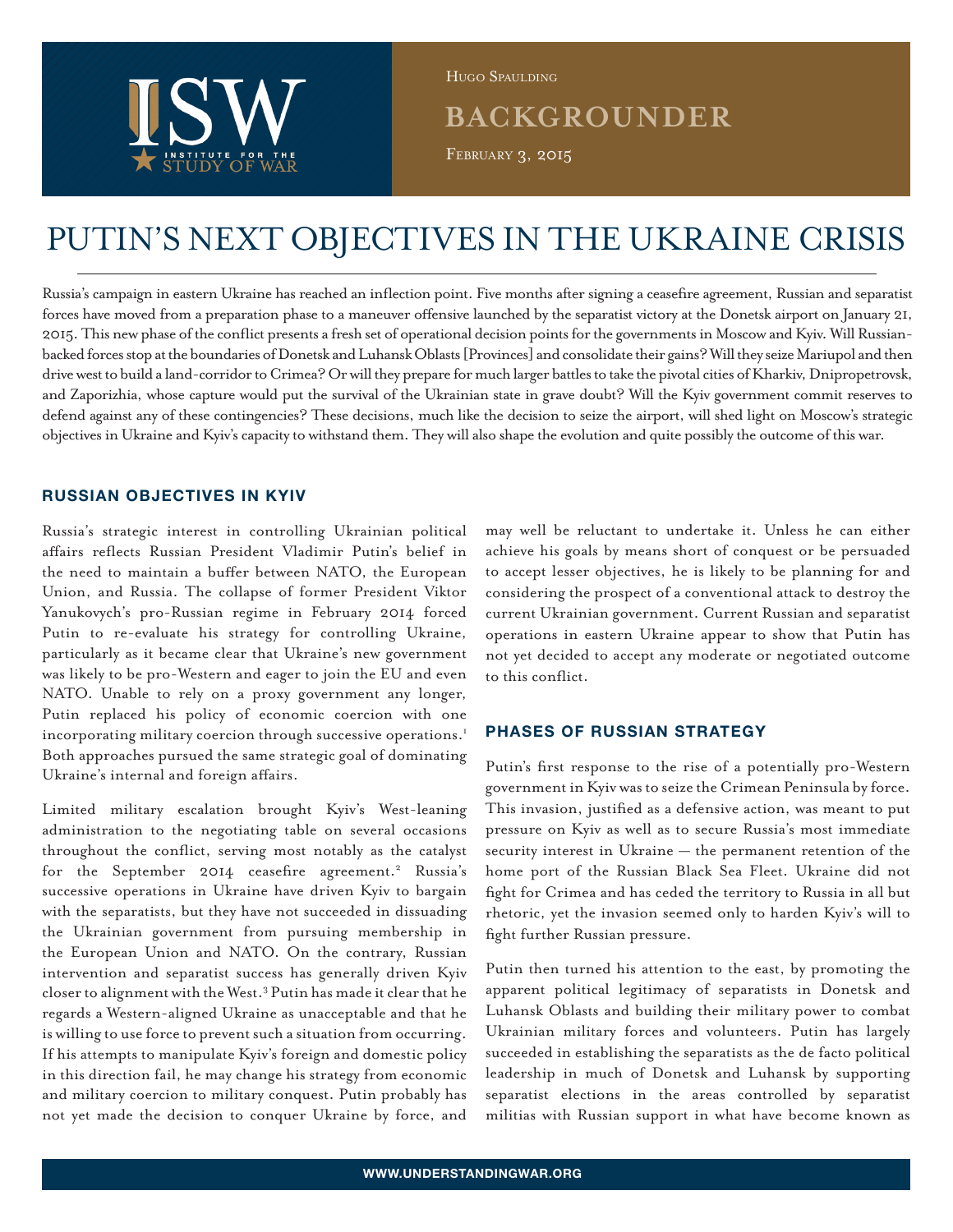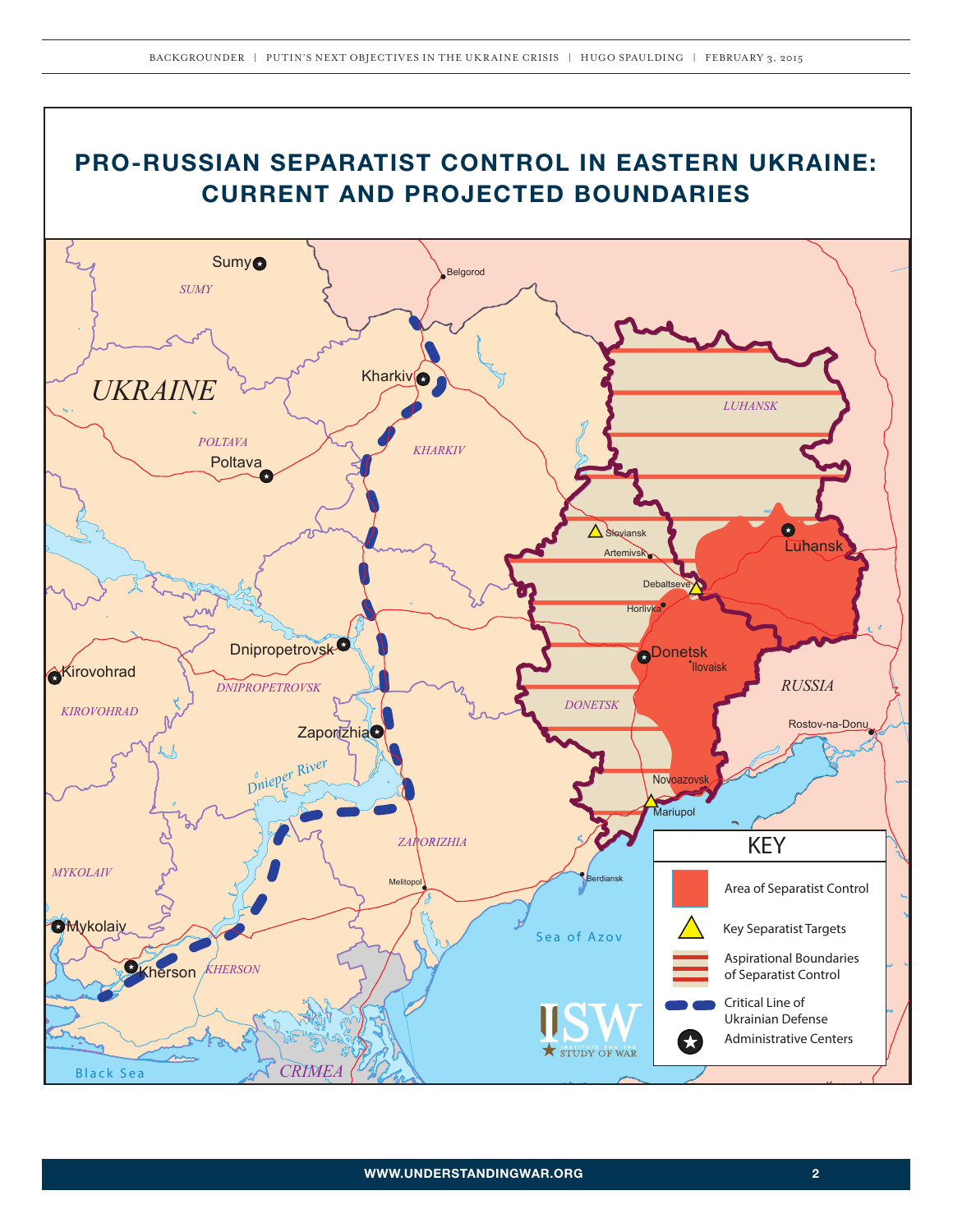the Donetsk and Luhansk People's Republics (DNR and LNR, Donetskaya Narodnaya Respublika and Luhanskaya Narodnaya Respublika).4 An effort to consolidate disparate separatist battalions into a united army also served this end.<sup>5</sup> Russia preserved the integrity and combat power of the separatist territories by providing humanitarian and likely military aid in a series of supply convoys.<sup>6</sup> Following Kyiv's decision to cut off government services to the separatist-held regions in November 2014, this Russian assistance proved crucial to the survival of the separatist administrations.<sup>7</sup>

Putin has also deployed Russian military forces to support the separatists, particularly with high-end capabilities that militias cannot hope to develop rapidly. The limited Western discussions of this direct Russian intervention have generally focused on the presence or absence of Russian tanks, aircraft, and other advanced weapons systems. A careful examination of the pattern of maneuver conducted by the combined Russianseparatist forces, however, suggests that the Russians have been providing critical assistance in the development and execution of sophisticated operational-level campaign planning.

The separatists' maneuvers bear some of the signatures of classic Russian and Soviet operational design, albeit on a smaller scale, and clearly show the Russian hand in formulating the campaign. The operations consist of preparatory phases to soften Ukrainian defenses (conducted with hybrid means including artillery, special operations, and terrorism), a penetration battle,<sup>8</sup> maneuvering to force the adversary into a classic Kesselschlacht or "cauldronbattle" (the characteristic envelopment of enemy forces that occurred on the Eastern Front in World War II, often precisely in this area of eastern Ukraine), maneuvering by armored columns along multiple axes to the next set of objectives, followed by taking sufficient terrain to begin to set new conditions for a subsequent offensive. The penetration and maneuver phases of the contemporary case seem to be deliberately designed to be short enough to transpire from beginning to end before Kyiv, NATO, or the United States can make a decision to reinforce Ukraine.

### **PREPARATION FOR OFFENSIVE MANEUVERS PHASE (SEPTEMBER 5, 2014 - JANUARY 14, 2015)**

Kyiv signed a ceasefire agreement with pro-Russian separatists in September 2014 after two significant defeats in two days: a cross-border armored incursion from southwestern Russia into Novoazovsk on August 28, 2014 and a separatist envelopment at the railroad hub of Ilovaisk east of Donetsk on August 29. The Russians began a new preparation phase for future combat against Ukraine as this ceasefire began. The ceasefire agreement,

known as the Minsk Protocol, drew a line of demarcation between Ukraine and separatist-controlled portions of Donetsk and Luhansk Oblasts in the southeast of the country.<sup>10</sup> The Minsk Protocol required both Ukraine and the Russia-backed separatists to withdraw heavy weaponry 15 kilometers from this demarcation line in order to create a demilitarized buffer zone. The establishment of this line, as well as the fact of the separatists' participation in its negotiation, provided partial legitimacy to the separatists, a key Russian objective during this phase. The use of rapid successive operations to push Kyiv into a peace deal with the separatists that facilitated preparations for the current offensive shows the continuity of Russian strategic planning since the summer of 2014.

Heavy separatist bombardment of the old terminal at the Donetsk airport in early December 2014 also drove Ukraine's President Petro Poroshenko to announce a new "regime of silence," under which he forbade the army to return fire unless under direct attack.<sup>11</sup> President Poroshenko said the move allowed Ukraine to rearm and strengthen its line of defense, but the regime of silence reflected Ukraine's inability to effectively target separatists firing from urban areas.<sup>12</sup>

#### **MANEUVERING PHASE (JANUARY 15-PRESENT)**

The battle for the Donetsk Airport has assumed a significance out of all proportion to the size of the forces engaged. The airport is on the outskirts of Donetsk city, which the separatists have long controlled. The limited pro-Kyiv forces there have not posed any meaningful threat to rebel control of Donetsk, although their retention of the airfield could have been important if Kyiv had decided to try to send reinforcements by air to fight to retake Donetsk. The airport itself was also designed by the Soviets to be a formidable obstacle, with many miles of deeply-dug tunnels and bunkers to facilitate a resolute defense.

Since May 2014, a mixture of Ukrainian paratroopers and volunteers stationed at the airport, known collectively as the "cyborgs" for their almost super-human resilience, endured near-constant shelling and repelled numerous attempts to storm the airport.<sup>13</sup> Russia-backed separatists supported by heavy armor finally broke through their defenses and stormed the new terminal of the Donetsk airport on January 15, 2015.<sup>14</sup> After the assault, the separatists claimed to have cleared the last of the Ukrainians from the airport.<sup>15</sup> Pro-separatist LifeNews filmed an interview with a DNR battalion commander from the new terminal on January 16, 2015 to support this perception, although the "cyborgs" continued to hold positions in the new terminal until January 21, 2015.<sup>16</sup>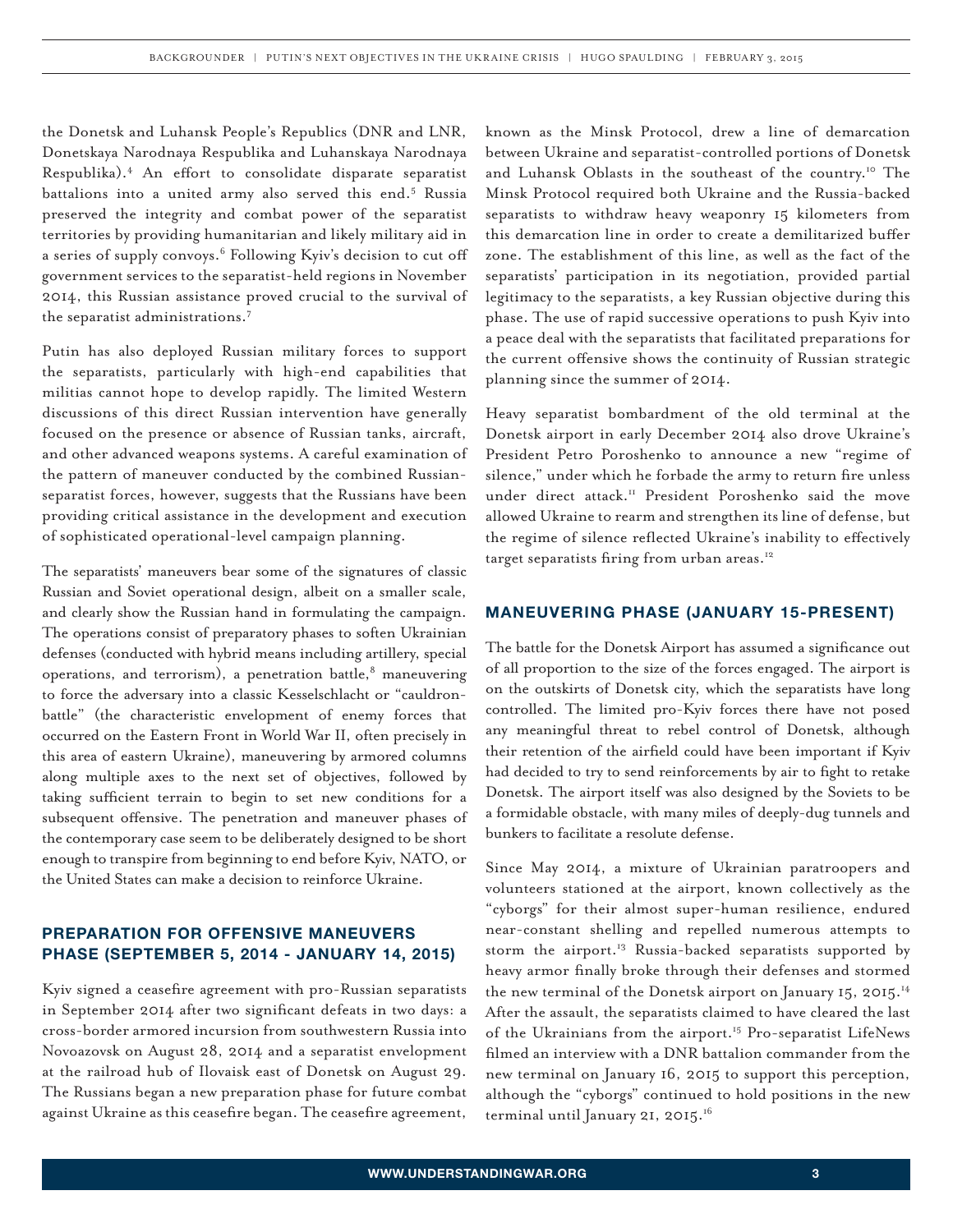In response to the attack, the Ukrainian government deployed tanks in what it called a "massive operation" to open up an evacuation corridor for its wounded soldiers and hold its remaining positions in the new terminal.<sup>17</sup> While the evacuation proved partially successful, separatists had trapped the remaining Ukrainian forces in the new terminal from floors above and below.<sup>18</sup> A documentary shot by separatist news agency NewsFront shows pro-Russian militants from an upper floor dropping thermite grenades, a pyrotechnic weapon capable of burning down metal structures.<sup>19</sup> On January 19, 2015 one of the floors of the new terminal collapsed on Ukrainian forces below, injuring and killing as many as 50 Ukrainian paratroopers.<sup>20</sup> The remaining Ukrainian troops withdrew or were captured after separatists destroyed the roof of the new terminal on January 21.<sup>21</sup>

Much like the rapid maneuvers at Novoazovsk and Ilovaisk in August 2014, the separatist victory at the airport drove Kyiv to pursue ceasefire negotiations in Minsk, Belarus, where its representatives met with the separatists on January 31, 2015.<sup>22</sup> Talks broke down due in part to separatist demands that Ukraine send an official representative from the current administration instead of former President Leonid Kuchma.23 Earlier, rebels had demanded Kyiv send pro-Russian oligarch Viktor Medvedchuk in former President Kuchma's place.<sup>24</sup> Medvedchuk, whose daughter's godfather is Vladimir Putin, has been a key figure in the Kremlin's plans to keep Ukraine within its sphere of influence since at least 2013 and has served as a mediator in several instances throughout the current conflict in particular over POW negotiations.25 Medvedchuk attended the Minsk meeting, but the separatists still blamed Kuchma's presence for the collapse of negotiations. The capacity to escalate fighting at short notice will continue to give Moscow an advantage over Kyiv in eastern Ukraine. Such an approach will succeed until Kyiv gains the capacity to defend itself through force.

Following the capture of the Donetsk airport, Donetsk People's Republic head Aleksandr Zakharchenko said his army was equipped to fight "in three directions simultaneously" highlighting Russia's intention to coordinate successive offensives before consolidating separatist-controlled territory.26 Naming the former separatist stronghold of Sloviansk and the strategic port city of Mariupol as his targets, Zakharchenko vowed to attack "up to the borders of Donetsk Oblast."27 Given the current positions of separatist forces in the region, the three fronts likely refer to offensive campaigns against Ukrainian forces in three locations: northwest of Donetsk city, the transport hub of Debaltseve, and the port city of Mariupol.

#### **DONETSK**

A dramatic escalation in hostilities followed Ukraine's withdrawal from the ruins of the new terminal at Donetsk airport. On January 22, 2015 an artillery or mortar shell hit a bus full of civilians in the southern Leninskyi District of the separatist stronghold of Donetsk. The attack, which left 13 dead and 20 wounded, prompted the DNR to shame publically a group of POWs captured at the airport in front of an angry crowd, implying Ukrainian responsibility for the attack. International observers from the Organization of Security and Cooperation in Europe (OSCE) assessed that the shells were fired from the northwest, near the Ukrainian artillery positions that supported the Donetsk airport defense. The Ukrainian Ministry of Defense, however, blamed the attack on the separatists. DNR head Aleksandr Zakharchenko seized the moment to proclaim that the separatists would no longer pursue ceasefire talks.<sup>28</sup>

Operationally, the destruction of the new terminal pushed Ukrainian forces away from Donetsk city, the biggest and most important urban center in separatist-held territory. Pro-Ukrainian forces remain in artillery range of the city from areas between Avdiivka (north) and Pisky (northwest), and also from Marinka (west), however, so the loss of the new terminal at the Donetsk airport did not alter the front line of separatist advance substantially. While other flashpoints such as Debaltseve and Mariupol represent key maneuver objectives for Russia and the DNR, the operations around Donetsk reflect consolidation for defensive purposes in the short-term. As long as the front line runs through the outskirts of Donetsk city, the separatists will not be in a position to coordinate wider offensive operations from the city.

This offensive capacity is key to Russia's creation of a viable breakaway state within the preexisting Donetsk and Luhansk Oblast lines. The creation of secure Russian proxy states in southeastern Ukraine will also extend the Kremlin's ability to influence Kyiv's foreign policy outcomes. As long as Russian proxy states exist within the internationally recognized borders of Ukraine, NATO is unlikely accept Ukraine as a member. Given the obligation of treaty signatories to defend one another, Ukrainian membership would bring NATO into direct confrontation with Russia as long as the proxy states continued to exist. The creation of defensible proxy states, or a single united state, thus serves Russia's grand strategic objective of creating a security buffer between its own borders and NATO.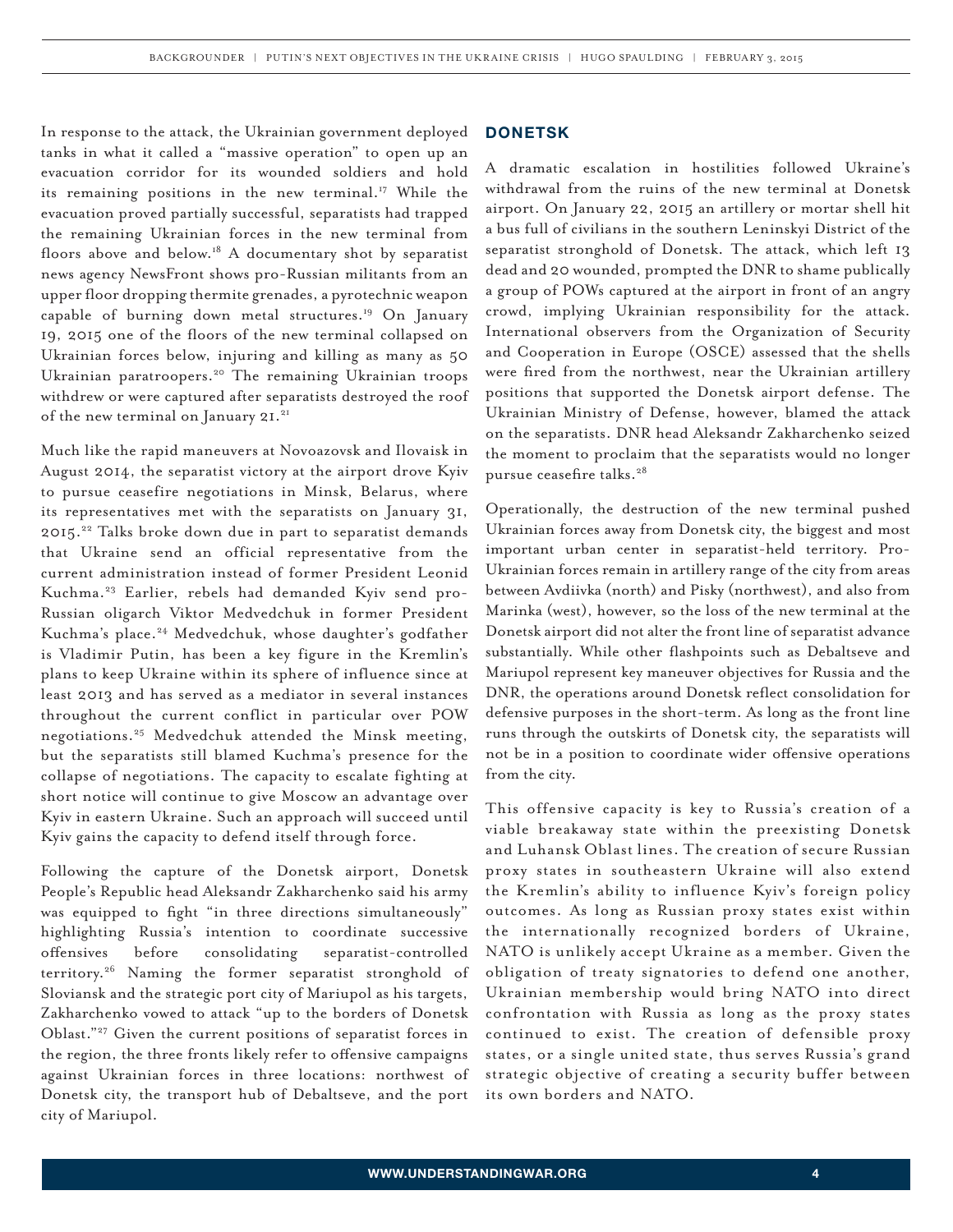#### **DEBALTSEVE**

Debaltseve is a key rail and road hub between the separatist-held cities of Donetsk and Luhansk. It constitutes the most forward position of pro-Ukrainian forces at the front line of separatist control between the DNR and the LNR. It is surrounded on three sides by separatist forces along the Minsk Protocol demarcation line. As many as 8,000 Ukrainian soldiers and volunteers are trapped in Debaltseve, according to separatist reports.29 Volunteer units such as the "Donbas" battalion, a mechanized battalion under the Ministry of Internal Affairs, are operating there alongside formal Ukrainian forces represented primarily by the 128th Mechanized Brigade.30 It was on the verge of falling under separatist control as of February 2, 2015. While separatist elements from both the DNR and LNR have subjected the outlying areas of Debaltseve to regular shelling since Ukrainian forces recaptured it on July 28, 2014, this Ukrainian stronghold was not directly contested until late January 2015.<sup>31</sup> Flanked by the Russia-backed separatists from the west, south, and east, the government-held city of Debaltseve faces complete encirclement in early February 2015.

The DNR leadership has described the city as a "cauldron" referring to maneuvering the pro-Ukrainian forces into a Kesselschlacht or "cauldron battle."32 The Soviet Union conducted such envelopments against the Germans in World War II, in the successive operations following the breakout from Stalingrad. More recently, the Russia-backed separatists used this maneuver in August 2014 to win the battle for Ilovaisk, another important rail hub, over largely volunteer forces.<sup>33</sup> In that instance, the DNR encircled an estimated 600 Ukrainian soldiers and volunteers, including members of the "Donbas" battalion, before ambushing them in an agreed-upon humanitarian corridor.34 The hundreds of casualties and POWs that resulted from the defeat drove Kyiv to agree to a ceasefire just three days later. Ukrainian forces at Debaltseve look to be facing a similar fate.

Despite reassurances from Kyiv that the "Debaltseve cauldron" remains a separatist-inspired myth, several recent events suggest the separatists are close to trapping thousands of Ukrainian forces in a pocket.35 On January 21, 2015 Russia announced its intention to withdraw its delegation from the Debaltseve-based Joint Center for Control and Coordination (JCCC), a bilateral forum between Ukrainian and Russian military leaders, citing security concerns.<sup>36</sup> On January 28, Ukraine moved its civilian checkpoint 50 kilometers northwest out of Debaltseve to the city of Artemivsk, Donetsk Oblast. On January 29, after a week without electricity, heat and water, volunteers began evacuating civilians out of the city in buses.37 On February 1, the National

Security and Defense Council (NSDC) in Kyiv said Ukrainian forces had destroyed a "large amount of Russian equipment," including tanks and artillery systems aiding the separatist maneuver in Debaltseve.<sup>38</sup> The NSDC also reported that Ukraine had "full control" over both the city and the highway to Artemivsk, its last remaining evacuation corridor.39 The same day, separatists fired "Grad" multiple rocket launcher systems on the city council building, where civilians were convening for evacuation.<sup>40</sup> These events add evidence to DNR head Aleksandr Zakharchenko's claim that the separatists have nearly "closed the cauldron" around 8,000 Ukrainian soldiers, despite reassurances from Kyiv.<sup>41</sup>

Debaltseve has become the Russian and separatist main effort since the Donetsk airport fell on January 21, 2015. Separatists launched the maneuver in January with the support of tanks and armored vehicles from the east (LNR) and west (DNR).<sup>42</sup> This maneuver was likely planned for months, however, with indirect fire used to soften Ukrainian forces in the surrounding areas. Ukrainian forces in Debaltseve expressed fears of a "cauldron battle" in September 2014, in the immediate wake of the severe losses at Ilovaisk; an LNR mechanized brigade discussed preparations to encircle the city as early as November 2014.<sup>43</sup>

Ukraine's control of Debaltseve has represented a major hurdle for the creation of a united "Novorossiya" territory from the Donetsk and Luhansk People's Republics (DNR and LNR). The two Russia-backed separatist territories declared a union in May 2014 under the name Novorossiya, a term translated literally as "New Russia" which refers to a historical region of the Russian empire in modern-day southern Ukraine. Although it remains a stated goal, separatists have openly admitted the failure of the unification.<sup>44</sup> The seizure of Debaltseve would create a direct rail and road connection between the separatist-held provincial capitals, allowing for further political integration and military coordination. While this operational objective has long been surmised, DNR head Aleksandr Zakharchenko confirmed active unification efforts on January 26, 2015. As he described it, the DNR and LNR are trying to create a united front in order to "free up at least a brigade."45 This indicates that the separatists are consolidating with the intent to allocate forces for further expansion.

The collapse of the Ukrainian defense at Debaltseve will leave Russia in a stronger position to coordinate future offensives, the basis of its military strategy in Ukraine. The unification of the military or political structures of the two separatist territories does not in itself achieve this since the offensive capacity of the separatists depends on their relationship with Russia. Instead, the capture of Debaltseve will open up a direct rail and highway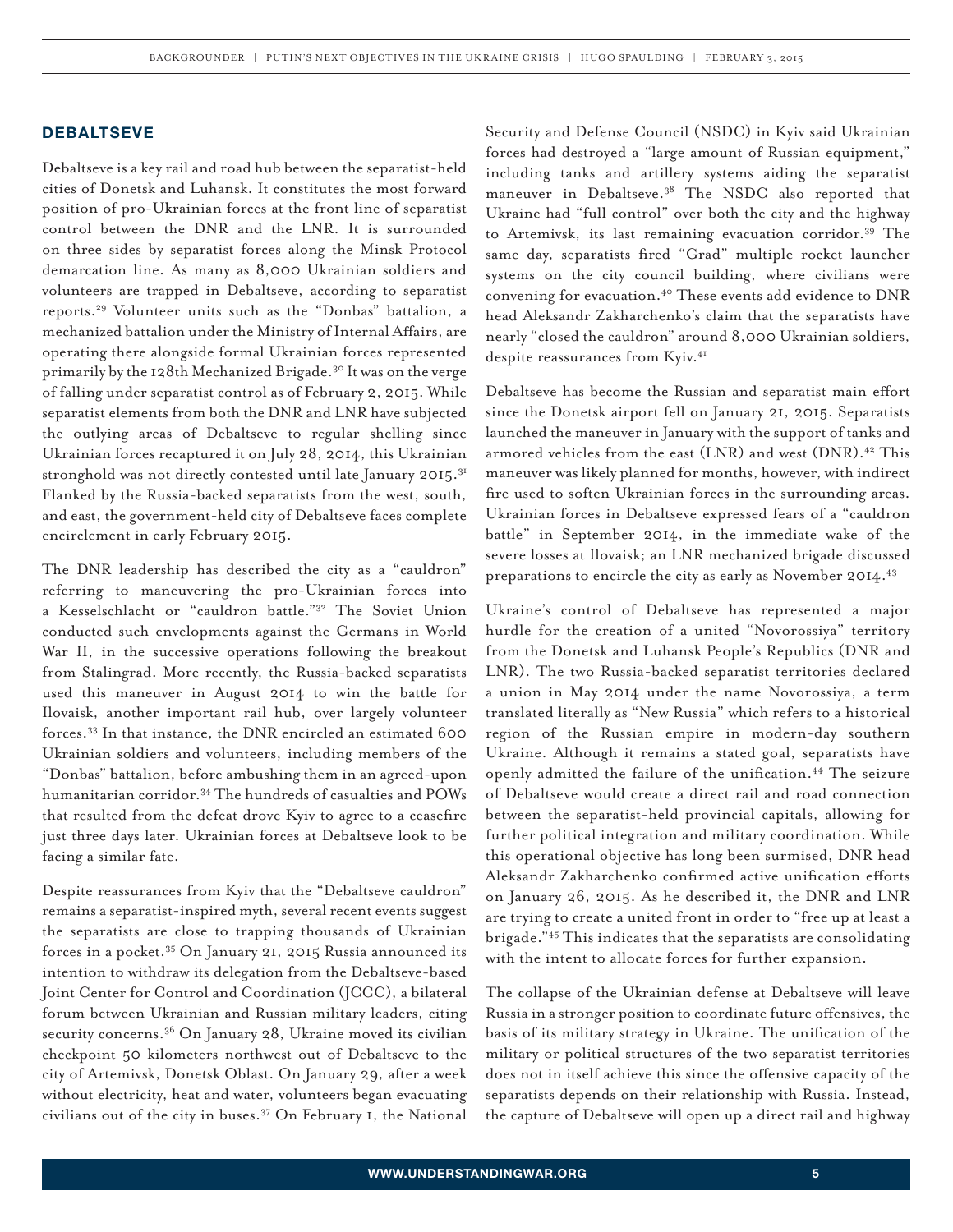connection between Russia and the front line around Donetsk, allowing Russia to launch future offensive phases more quickly.

#### **MARIUPOL**

Mariupol itself faces the prospect of a "cauldron" offensive similar to the maneuver around Debaltseve. As January 2015 attacks by separatists on the contested H20 highway and on Mariupol itself demonstrate, the city is vulnerable from the north and the east to DNR bombardment, penetration, and expansion.<sup>46</sup> The highway, which runs from the former separatist stronghold of Sloviansk south to Donetsk and Mariupol, is a key operational target for the DNR. The shelling of a civilian bus on January 13 near a Ukrainian checkpoint on the highway served as a high-profile demonstration of this goal. DNR leader Aleksandr Zakharchenko's recent statement that the DNR will target Sloviansk, a key source of fresh water for the oblast, before seizing Mariupol underscores the scope of Russian ambitions.47

The city has largely escaped hostilities since the September 5 ceasefire, but it has long represented a logical next target for Russia. As many observers have pointed out, the Ukrainian governmentheld city poses a discrete obstacle to a possible land corridor between southwestern Russia and the annexed Crimean peninsula or even Moldova's pro-Russian breakaway state of Transnistria farther west. Moscow has likely aimed to create a "land bridge" to Crimea since its annexation in March 2014 in order to integrate the peninsula into the Russian security and economic framework. As in Debaltseve, a Russian-backed separatist victory in Mariupol will put Moscow in a stronger position to launch a future offensive along the coastline. Separatist expansion to Mariupol would potentially place Russian forces in a stronger offensive position relative to Ukrainian reinforcements from cities along the Dnieper line, depicted on the graphic above, marking the boundary of Ukrainian core strength.

#### **DECISION POINTS**

The ignition of a maneuver phase in the conflict poses new decision points to Russia and Ukraine. By supporting maneuvers on Donetsk, Debaltseve, and Mariupol, Russia has already made its decision to abandon the lines demarcated by the September 2014 ceasefire agreement. As Zakharchenko suggested and the recent DNR offensives confirm, separatist will continue to attack Ukraine-controlled territory "up to the borders of Donetsk Oblast."48 Accordingly, Russia will face a new decision point if the DNR reaches the provincial boundaries. If it decides in favor of an extended campaign it will likely advance along the Azov Sea coastline toward Crimea, possibly opening a new front from the peninsula. A land corridor between southwestern Russia and Crimea would allow Russia to integrate the annexed

peninsula into its economic and security framework and prepare for a future offensive along the Black Sea littoral or north to the key city of Dnipropetrovsk. Should the LNR capture the remaining territory of Luhansk Oblast, Russia will face a parallel decision point. It could extend the separatist incursion into Kharkiv Oblast, possibly through regular Russian troops from the north, but this scenario is less likely than the extension of Donetsk operations along the Azov coastline. As Ukraine's biggest city after Kyiv, the capture of Kharkiv would represent a shift from an isolated Russia-backed insurgency to a full-scale irredentist campaign to restore the western boundaries of the Russian empire, which would include the birthplace of Russian civilization, Kyiv.

Kyiv faces a more difficult decision point following Russia's abandonment of the Minsk Protocol ceasefire. The separatist maneuvers preceded the launch of Ukraine's mobilization by a matter of days. While it plans to draft 50,000 new soldiers over the next eight months, Kyiv's capacity to convert this mobilization into counter-offensive gains remains in doubt.<sup>49</sup> As National Security chief Oleksandr Turchynov has pointed out, Ukraine lacks the precision weaponry needed to combat the separatists, who often fire from densely populated areas.<sup>50</sup> Facing military limitations, Kyiv must decide whether to seek a new less favorable settlement, perhaps recognizing the authority of the DNR and LNR over their current domains, or to stand by the Minsk agreement and raise international pressure on Russia. It is unlikely, however, that either decision will influence Russia's operational and strategic objectives in Ukraine.

Following its overt rejection of the ceasefire, Russia is likely to facilitate a separatist offensive until the DNR and LNR control the entirety of Donetsk and Luhansk Oblasts. Russia will likely pause to consolidate, resupply and reconstruct the territories, which inevitably will be ravaged and abandoned in the wake of imminent offensives. Rather than annex the territories formally, as in Crimea, Russia will instead pursue a settlement wherein Kyiv ends its Anti-Terror Operation (ATO), its name for the counterinsurgency campaign, and recognizes the new de-facto borders for the purposes of internal security and political administration. The creation of secure Russian proxy states represents an important interim objective because it will allow Moscow to enter a consolidation phase. Under the Minsk ceasefire demarcation line, populated areas under separatist control depend on infrastructure under Ukrainian control and vice versa. This infrastructure overlap precludes the possibility of an extended consolidation phase because the separatists cannot govern a population that does not have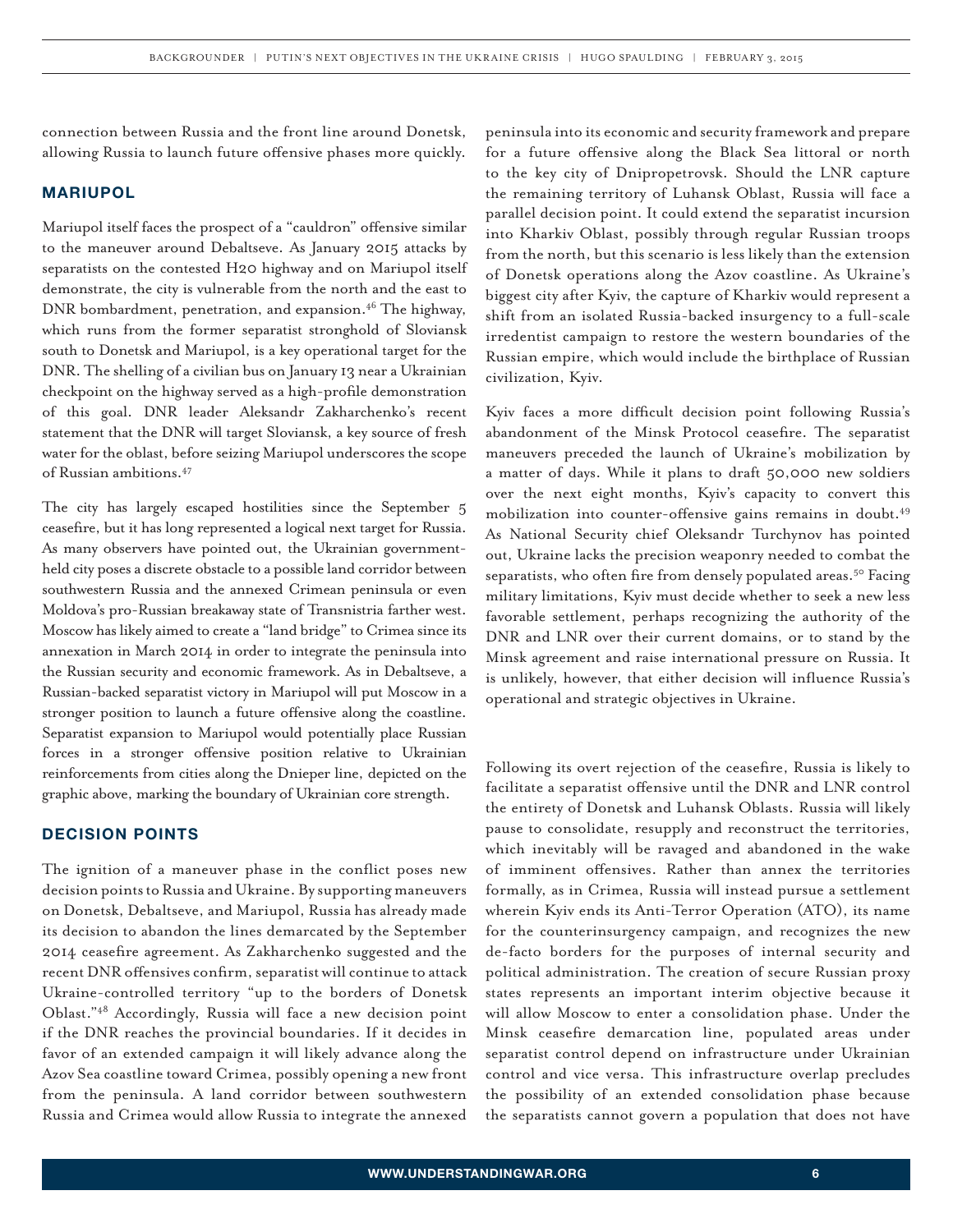access to water, heating, and electricity. Instead, Russia must continue to support separatist offensives until they secure these infrastructure points, the cities that contain them, and the roads between them. Consolidation and strengthening of proxy territories does not preclude future Russian expansion objectives; rather, they support it. It also provides Russia with an opportunity to set political terms with Ukraine that favor Russian interests.

A continued offensive beyond the confines of Donetsk and Luhansk Oblast will remain a distinct possibility, with twopronged incursions into Ukraine's remaining Azov sea coastline and Kharkiv Oblast as the primary candidates. As in the past, the Kremlin will use the threat of a renewed incursion to apply pressure on President Poroshenko's government, which will likely face a political crisis if it suffers such heavy losses.

In the immediate term, Kyiv will seek to galvanize international support for the ATO and sanctions against Russia. To prevent a separatist advance, Kyiv will seek military assistance from its Western partners, both in the form of training and lethal hardware. It will continue to promote an international effort to isolate the Russian economy to weaken the Kremlin's capacity to support the separatists. With the collapse of gas prices, further economic sanctions may threaten the position of Vladimir Putin, whose regime in Moscow owes its success to economic stability. Rather than launching its own offensive, Kyiv will likely continue its strategy of trying to cut Moscow's fiscal and political capital in an effort to bring Putin to the negotiating table. This strategy will likely continue to fail.

The situation in southeastern Ukraine will likely undergo extensive changes over the first week of February. First, separatists are likely to capture the railroad hub of Debaltseve. The Ukrainian government will likely reinforce its positions near Artemivsk to the northwest and concede the portion of the highway that connects it Debaltseve. Ukrainian forces will likely experience heavy casualties when they attempt to evacuate the city, as in Ilovaisk in August 2014. Following the capture of Debaltseve, the focus of the DNR will likely turn to the port city of Mariupol, which may endure another barrage of rocket attacks similar to January 24, 2015. In the wake of the Ukrainian defeat at Debaltseve and possible escalation near Mariupol, the U.S. and its NATO allies will likely make concrete plans to provide Ukraine with lethal military assistance. Although this assistance will increase Ukraine's capacity to respond to separatist offensives in the long term, potentially reducing the Russia's impetus to coordinate successive operations, the announcement of lethal aid packages will likely provoke

an immediate Russian and separatist response. The announcement on February 2, 2015 that the DNR and LNR will begin mobilizing 100,000 men under a unified army may shed light on the nature of this response.<sup>51</sup> A separatist, and indeed Russian, mobilization looms.

*Hugo Spaulding is a Ukraine Research Analyst at ISW Twitter: @TheStudyofWar*

#### **NOTES**

- 1. Shaun Walker, "Ukraine's EU trade deal will be catastrophic," The Guardian, September 22, 2013, http://www.theguardian. com/world/2013/sep/22/ukraine-european-union-traderussia.
- 2. The December bombardment of the old terminal forced a Ukrainian withdrawal to the new terminal and surrounding areas. See: ["'Cyborgs' left the old terminal of the Donetsk airport—Media"], LIGA, December 12, 2014, http://news.liga. net/news/politics/4311099-kiborgi\_ostavili\_zdanie\_starogo\_ terminala\_aeroporta\_smi.htm; ["Silence regime in Donbas should start on December 9—Poroshenko"], LIGA, December 4, 2014, http://news.liga.net/news/politics/4298840-.rezhim\_ tishiny\_v\_donbasse\_dolzhen\_nachatsya\_9\_dekabrya\_poroshenko. htm; ["'Regime of silence' in ATO zone continued. Ukrainian soldiers are dying but are not opening return fire"], OstroV, December 12, 2014, http://www.ostro.org/general/society/ news/459972/.
- 3. As the conflict has progressed, Ukraine has increasingly turned to the West for economic and, with little success, military support. Ukraine's repeal of its official "non-aligned status" in December 2014 and ambitions to join the EU and NATO also reflect this foreign policy shift. See: "UPDATE 2-U.S. provides more aid to Ukraine, threatens to step up sanctions on Russia," Reuters, January 28, 2015, http://www.reuters.com/article/2015/01/28/ ukraine-crisis-loan-idUSL6N0V71BQ20150128; "Ukraine drops non-aligned status," Al Jazeera, December 29, 2014, http://www. aljazeera.com/news/europe/2014/12/ukraine-drops-non-alignedstatus-2014122915115570907.html; Sebastian Payne, "Ukrainian President Poroshenko asks Congress for military support," Washington Post, September 18, 2014, http://www.washingtonpost. com/blogs/post-politics/wp/2014/09/18/ukrainian-presidentporoshenko-asks-congress-for-military-support/.
- 4. David Blair, "Analysis: Ukraine peace plan lies in tatters after rebel election," The Telegraph, November 4, 2014, http://www. telegraph.co.uk/news/worldnews/europe/ukraine/11208394/ Analysis-Ukraine-peace-plan-lies-in-tatters-after-rebelelection.html; ["Pavel Gubarev is unconscious after attack"], REGNUM, October 13, 2014, http://www.regnum.ru/news/ polit/1855973.html; ["Russia's FSB detained terrorist Kozitsyn"], Podrobnosti, November 30, 2014, http://podrobnosti.ua/ac cidents/%D0%A1%D0%9D%D0%91%D0%9E%20%D0% BE%D0%B1%D1%8A%D1%8F%D0%B2%D0%B8%D0% BB%20%D0%BD%D0%B0%D0%B1%D0%BE%D1%80%20 %D0%B2%D0%BE%20%D0%B2%D1%82%D0 - %BE%D1%80%D0%BE%D0%B9%20%D0%B1%D0%B0% D1%82%D0%B0%D0%BB%D1%8C%D0%BE%D0%BD%20 %D0%9D%D0%B0%D1%86%D0%B3%D0%B2%D0%B 0%D1%80%D0%B4%D0%B8%D0%B8/2014/11/30/100-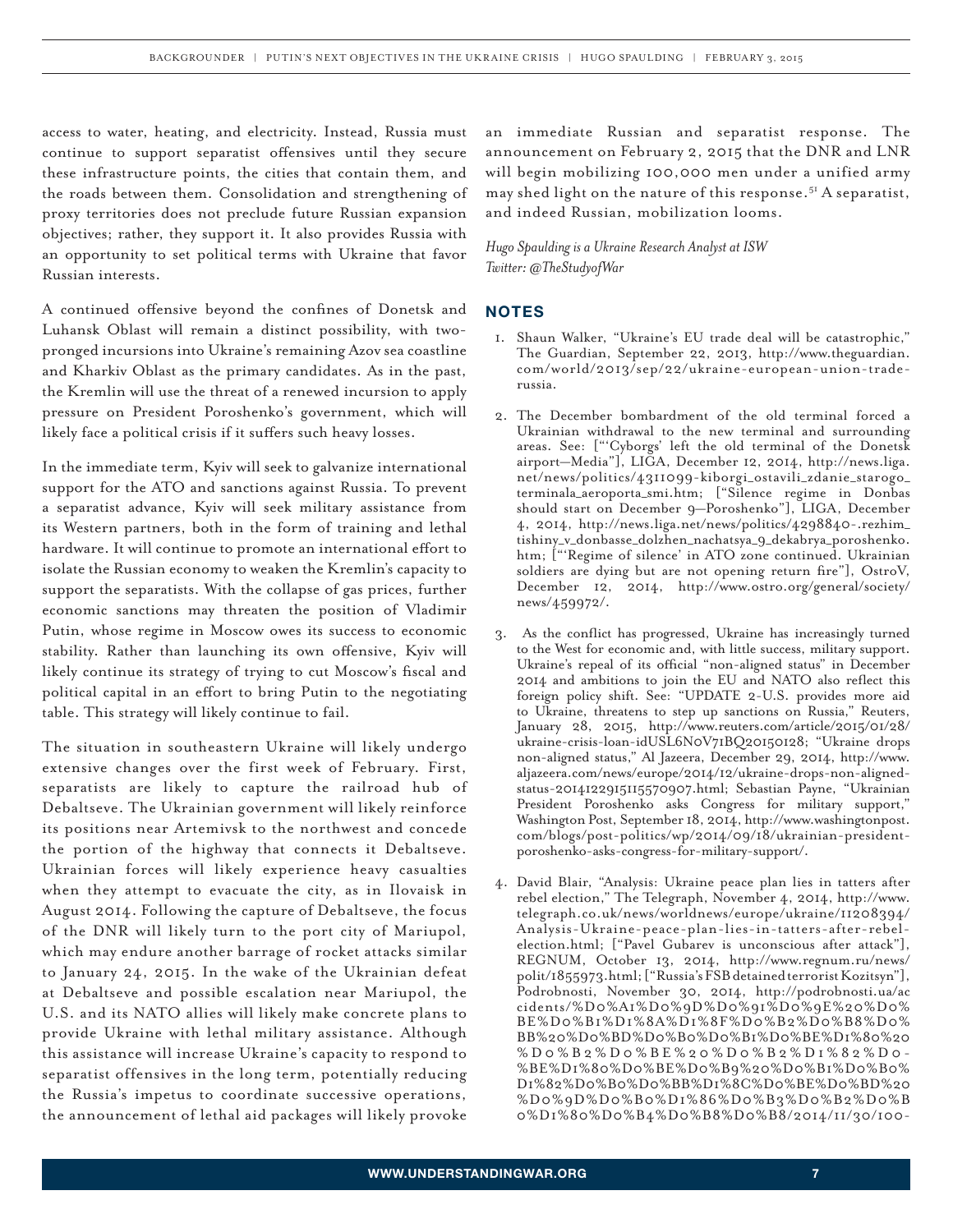5280.html; Mark Piggot, "Who killed Batman? Pro-Russian separatist's death blamed on Ukraine and other separatists," International Business Times, January 4, 2014, http://www. ibtimes.co.uk/batman-pro-russian-separatist-death-blamedukraine-separatists-1481805.

- 5. ["LNR Militants, Mozgovoy's 'ghosts' and Kozitsyn's 'Cossacks' unite for the sake of a 'march on Kyiv (video)"], Fakty.ua, October 21, 2014, http://fakty.ua/189767-boeviki-lnr-prizrakimozgovogo-i-kazaki-kizicyna-obedinyayutsya-radi-pohoda-nakiev-video; ["A strike battalion is created in the Novorossiya army"], Segodnya.Ru, October 30, 2014, http://www.segodnia. ru/news/150405.
- 6. Russia sent 11 supply convoys to the separatists between August 2014 and early January 2015. See: "Another Russian Convoy Crosses Into Ukraine," Radio Free Europe/Radio Liberty, September 20, 2014, http://www.rferl.org/content/russiaukraine-border-humanitarian-aid-donetsk-convoy/26596600. html; ["Russia sent an 11th 'humanitarian convoy' into Donbas"], BBC, January 8, 2015, http://www.bbc.co.uk/russian/rolling\_ news/2015/01/150108\_rn\_donbass\_11th\_convoy.
- 7. Alessandra Prentice and Pavel Polityuk, "Ukraine to close state offices, bank services in rebel-held east," Reuters, November 15, 2014, http://www.reuters.com/article/2014/11/15/us-ukrainecrisis-idUSKCN0IZ0LX20141115.
- 8. The Soviet Army: Operations and Tactics FM 100-2-1, Department of the Army, 1984.
- 9. Oksana Grytsenko, "Survivors recall Ilovaisk massacre," Kyiv Post, September 3, 2014, http://www.kyivpost.com/content/ ukraine/witnesses-tell-about-attacks-on-ukrainian-soldierstrying-to-leave-ilovaisk-at-least-100-killed-363204.html; James Marson and Alan Cullison, "Ukraine Suffers Harsh Defeat in Eastern Town," Wall Street Journal, September 2, 2014, http:// www.wsj.com/articles/ukraine-suffers-harsh-defeat-in-easterntown-1409616541; Annie Gowen and Anne Gearan, "Russian armored columns said to capture key Ukrainian towns," Washington Post, August 28, 2014, http://www.washingtonpost.com/world/ russian-and-ukraine-troops-battle-in-south-promptingfears-of-widescale-invasion/2014/08/28/04b614f4-9a6e-40f4-aa21-4f49104cf0e4\_story.html; Shaun Walker, "Ukraine ceasefire 'agreed for east of country' at Minsk peace talks," The Guardian, http://www.theguardian.com/world/2014/sep/05/ ukraine-ceasefire-east-minsk-peace-talks.
- 10. "Ukraine deal with pro-Russian rebels at Minsk talks," BBC, September 20, 2014, http://www.bbc.com/news/worldeurope-29290246.
- 11. ["In the NSDC it was clarified, in what situation ATO forces will open return fire"], LIGA, December 11, 2014, http://news.liga. net/news/politics/4386517-v\_snbo\_poyasnili\_v\_kakom\_sluchae\_ sily\_ato\_otkroyut\_otvetnyy\_ogon.htm.
- 12. ["Poroshenko will introduce a regime of silence in Donbas from December 9"], BBC, December 5, 2014, http://www.bbc. co.uk/russian/international/2014/12/141205\_ukraine\_donbass\_ ceasefire\_new.
- 13. Vitaly Shevchenko, "Ukraine conflict: The 'cyborg' defenders of Donetsk airport," BBC, October 30, 2014, http://www.bbc.com/

news/world-europe-29793696; ["Donetsk airport: some of the defenders returned after the 'destruction,' there are casualties"], Ukrainska Pravda, December 5, 2014, http://www. pravda.com.ua/rus/news/2014/12/5/7046515/; ["20 rounds of shelling over the past 24 hours in the ATO zone, since the 'ceasefire'—over 2150"], Ukrainska Pravda, October 27, 2014, http://www.pravda.com.ua/rus/news/2014/10/27/7042296/.

- 14. "[Photos published of Motorola's band at Donetsk airport]," Obozrevatel, January 15, 2015, http://obozrevatel.com/ politics/36574-opublikovanyi-foto-bandyi-motorolyi-vdonetskom-aeroportu.htm; ["Motorola's band at Donetsk airport"], Information Resistance, January 15, 2015, http:// sprotyv.info/ru/news/11346-banda-motoroly-v-doneckomaeroportu-foto.
- 15. ["New terminal of airport fully cleared of 'cyborgs'"], LifeNews, January 15, 2015, http://lifenews.ru/news/148442.
- 16. "[eng subs] Motorola's sitrep from the New Terminal of the Donetsk Airport 16/01/15," YouTube video, January 16, 2015, https://www.youtube.com/watch?v=xopPX26zZGs; Sergey Loiko,"How Ukraine's outgunned 'cyborgs' lost Donetsk airport," LA Times, January 28, 2015, http://www.latimes. com/world/great-reads/la-fg-c1-ukraine-donetsk-airport-20150128-story.html#page=1.
- 17. Christopher Miller, "Ukraine says it reclaimed Donetsk airport after 'massive military operation,'" Mashable, January 18, 2015, http://mashable.com/2015/01/18/ukraine-claimsdonetsk-airport/; ["Lysenko: Ukrainian troops almost fully control the airport"], BBC, January 18, 2015, http://www.bbc. co.uk/ukrainian/ukraine\_in\_russian/2015/01/150118\_ru\_s\_ donbas\_lysenko\_update.
- 18.["ATO fighters received order to open fire on Sector 'B,'" Korrespondent, January 18, 2015, http://korrespondent. net/ukraine/3467920-boitsy-ato-poluchyly-prykaz-otkrytohon-v-sektore-b.
- 19. ["Full version uncensored. 7th film: 'At War, as at War.' 18+"], YouTube video, January 27, 2015, https://www.youtube.com/ watch?v=Mx-uguPT2YM.
- 20.["Ceiling collapsed at the Donetsk airport: many injured— Biryukov"], Ukrainska Pravda, January 19, 2015, http:// www.pravda.com.ua/rus/news/2015/01/19/7055602/; "How Ukraine's outgunned 'cyborgs' lost Donetsk airport."
- 21. "Kiev pulls its forces out of Donetsk airport terminal in east Ukraine," Reuters, January 22, 2015, http://www. reuters.com/article/2015/01/22/us-ukraine-crisis-terminalidUSKBN0KV0MJ20150122; ["Fights continue at the Donetsk airport"], UNIAN, January 21, 2015, http://www.unian.net/ war/1034643-v-donetskom-aeroportu-prodoljaetsya-boyboeviki-vnov-vzorvali-perekryitie-novogo-terminala.html.
- 22. "Belarus Says Ukraine Talks to Be Held January 30," Radio Free Europe/Radio Liberty, January 30, 2015, http://www.rferl.org/ content/minsk-talks-ukraine-russia-separatists/26820067.html; "Ukraine Rebel Head Calls Full Mobilization After Talks Fail," Bloomberg, February 1, 2015, http://www.bloomberg.com/news/ articles/2015-02-01/poroshenko-urges-ukraine-cease-fire-afterminsk-peace-talks-fail.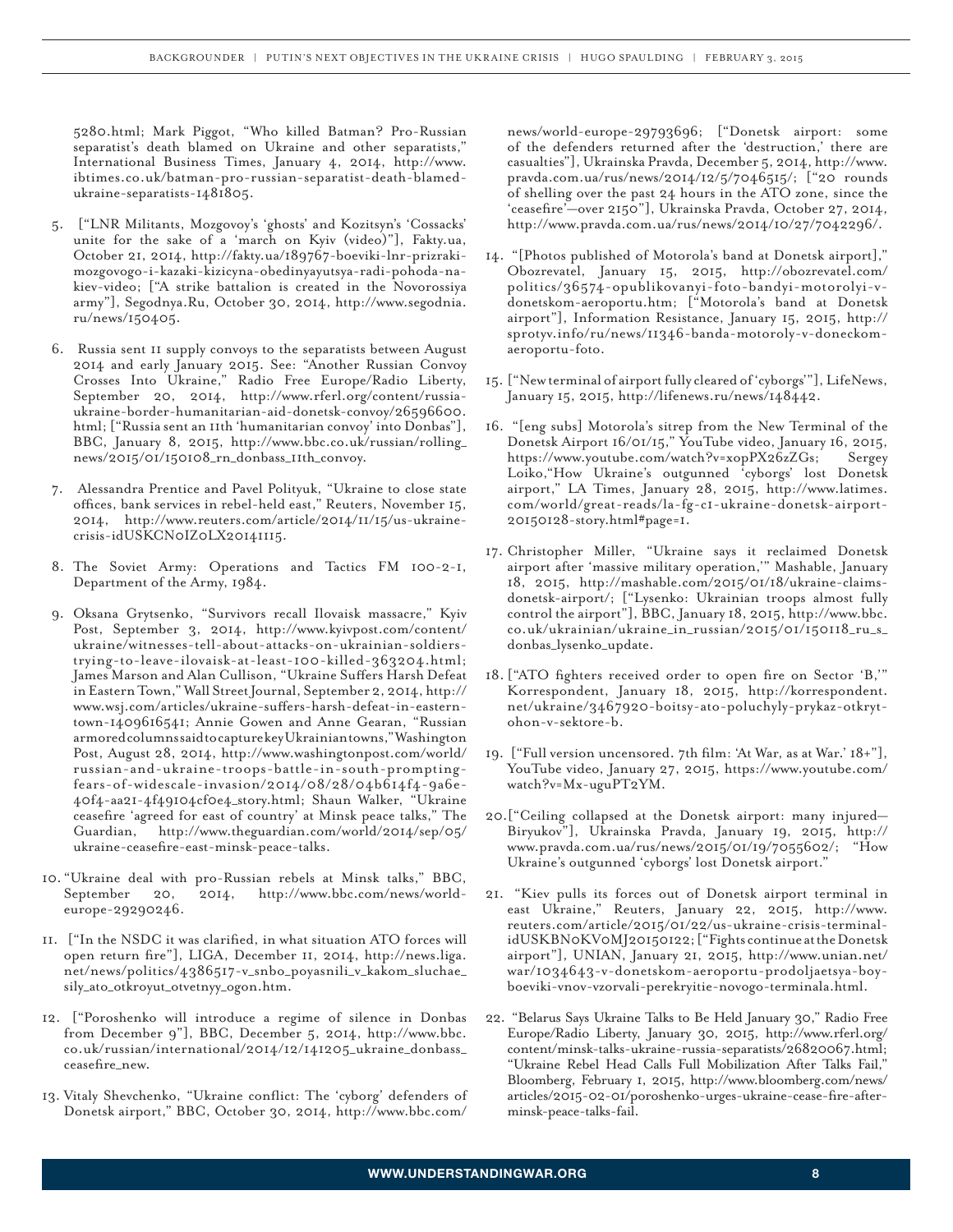- 23.["Zakharchenko: "There will be no negotiations in Minsk, as long as Kuchma will be there"], Ukrainska Pravda, February 2, 2015, http://www.pravda.com.ua/rus/news/2015/02/2/7057170/.
- 24. ["Leaders of the militants want to replace Kuchma with the father of Putin's goddaughter"], Ukrainska Pravda, January 27, 2015, http://www.pravda.com.ua/news/2015/01/27/7056486/.
- 25. Viktor Medvedchuk was the chief of staff under former President Leonid Kuchma and serves as the leader of the marginal pro-Russian party "Ukrainian Choice." See: Yevhen Solonya, "Russia's Plan For Ukraine: Purported Leaked Strategy Document Raises Alarm," August 20, 2013, http://www.rferl.org/content/ russia-ukraine-leaked-strategy-document/25081053.html; Chris Johnston, "Talks on ending Ukraine fighting begin as death toll continues to rise," The Guardian, January 31, 2015, http://www.theguardian.com/world/2015/jan/31/call-forimmediate-ceasefire-in-eastern-ukraine-as-fighting-intensifies; ["In SBU it was explained what Medvedchuk did at the Minsk negotiations"], UNIAN, February 2, 2015, http://www.unian. net/politics/1039244-v-sbu-obyyasnili-chto-delal-medvedchukna-peregovorah-v-minske.html#ad-image-0; ["A meeting took place in Minsk on the situation in the east of Ukraine"], BBC, December 24, 2014, http://www.bbc.co.uk/russian/ international/2014/12/141224\_minsk\_negotiations\_ukraine; ["June 25 results: Medvedchuk became mediator at negotiations on Donbas, explosions at railroad"], Korrespondent, June 26, 2014, http://korrespondent.net/ukraine/politics/3384016 ytohy-25-yuinia-posrednykom-v-perehovorakh-na-donbassestal-medvedchuk-vzryvy-na-zheleznoi-dorohe.
- 26.["Zakharchenko: There will be no more ceasefires, we will attack"], LIGA, January 23, 2015, http://news.liga.net/news/ politics/4860632-zakharchenko\_peremiriy\_bolshe\_ne\_budet\_ budem\_nastupat\_.htm.
- 27. ["Zakharchenko: There will be no more ceasefires, we will attack"].
- 28."More bloodshed, blame in Ukraine after shelling kills civilians in Donetsk," CNN, January 22, 2015, http://www.cnn.<br>com/2015/01/22/europe/ukraine-conflict/; ["Zakharchenko: com/2015/01/22/europe/ukraine-conflict/; There will be no more ceasefires, we will attack"].
- 29 ["Zakharchenko said that the militants closed 'cauldron' around Debaltseve"], GORDON, January 31, 2015, http://gordonua. com/news/war/Zaharchenko-zayavil-chto-boeviki-zamknulikotel-vokrug-Debalcevo-63904.html.
- 30.["Bodies of another 29 killed brought to Dnipropetrovsk"], Levy Bereg, February 1, 2015, http://society.lb.ua/ war/2015/02/01/294050\_dnepropetrovsk\_vezut\_tela\_29.html; ["'Donbas' volunteer fighters fell into ambush around Debaltseve volunteer"], Segodnya.ua, January 31, 2015, http://www.segodnya. ua/regions/donetsk/boycy-batalona-donbass-popali-v-zasadupod-debalcevo-volonter-588683.html.
- 31. ["ATO forces freed Debaltseve and entered Shakatarsk, Torez and Lutuhyne"], GORDON, July 28, 2014, http://gordonua.com/ news/separatism/Sily-ATO-osvobodili-Debalcevo-i-voshli-v-SHahtersk-Torez-i-Latugino-33736.html; "Six civilians killed, three injured in Donbas in past 24 hours—press center," Interfax-Ukraine, August 12, 2014, http://en.interfax.com.ua/news/ general/238463.html.
- 32.["Up to 10,000 soldiers could end up in 'cauldron'], Korrespondent, January 28, 2015, http://korrespondent.net/ ukraine/3472372-v-kotel-pod-debaltsevo-mohut-popast-do-10 tysiach-voennykh.
- 33. Lucian Kim, "The Battle of Ilovaisk: Details of a Massacre Inside Rebel-Held Eastern Ukraine," Newsweek, November 4, 2014, http://www.newsweek.com/2014/11/14/battle-ilovaisk-detailsmassacre-inside-rebel-held-eastern-ukraine-282003.html; Marson and Cullison, "Ukraine Suffers Harsh Defeat in Eastern Town."
- 34. Alec Luhn, "Anatomy of a bloodbath," Foreign Policy, September 6, 2014, http://foreignpolicy.com/2014/09/06/anatomy-of-abloodbath/.
- 35. ["ATO Speaker excluded the possibility of the creation of a 'cauldron' in the Debaltseve region: There is no one there to surround Ukrainian soldiers"], Censor.NET, January 29, 2015, http://censor.net.ua/news/322196/spiker\_ato\_isklyuchil\_ vozmojnost\_sozdaniya\_kotla\_v\_rayione\_debaltsevo\_tam\_nekomu\_ okrujat\_ukrainskih.
- 36. "Latest from OSCE Special Monitoring Mission (SMM) to Ukraine based on information received as of 18:00 (Kyiv time), 21 January 2015," OSCE, January 23, 2015, http://www.osce.org/ ukraine-smm/135821.
- 37. ["Evacuation of Debaltseve: there is no connection, OSCE couldn't get by"], Podrobnosti, January 29, 2015, http://podrobnosti.ua/ analytics/2015/01/29/1013482.html.
- 38. ["ATO Staff: Militants' attempts to take Debaltseve died out"], Ukrainska Pravda, February 1, 2015, http://www.pravda.com.ua/ rus/news/2015/02/1/7057095/.
- 39. ["Militants thrown out of Debaltseve—ATO staff"], Levy Bereg, February 1, 2015, http://society.lb.ua/war/2015/02/01/294066\_ boeviki\_otbrosheni\_debaltsevo\_.html.
- 40.["In Debaltseve terrorists intentionally struck refugees"], Ukrainska Pravda, February 1, 2015, http://www.pravda.com.ua/ rus/news/2015/02/1/7057084/.
- 41. ["Fighters outside Debaltseve fear that they could fall into a 'cauldron'—source"], Ukrainska Pravda, September 3, 2014, http://www.pravda.com.ua/rus/news/2014/09/3/7036678; ["Zakharchenko said that the militants closed 'cauldron' around Debaltseve"], GORDON, January 31, 2015, http://gordonua. com/news/war/Zaharchenko-zayavil-chto-boeviki-zamknulikotel-vokrug-Debalcevo-63904.html; ["Hellish cauldron around Debaltseve"], Gazeta.ru, January 30, 2015, http://www.gazeta.ru/ social/2015/01/27/6389709.shtml.
- 42. ["New cauldron: militiamen surround enemy in the Debaltseve region"], Novorossiya, January 25, 2015, http://nvrus.org/3374 novyy-kotel-opolchency-okruzhayut-protivnika-v-rayonedebalcevo.html.
- 43.["Militants "Ghost" brigade plans to surround Debaltseve— Tymchuk"], UNIAN, November 7, 2014, http://www.unian. net/politics/1006346-brigada-boevikov-prizrak-planiruetokrujenie-debaltsevo-tyimchuk.html.